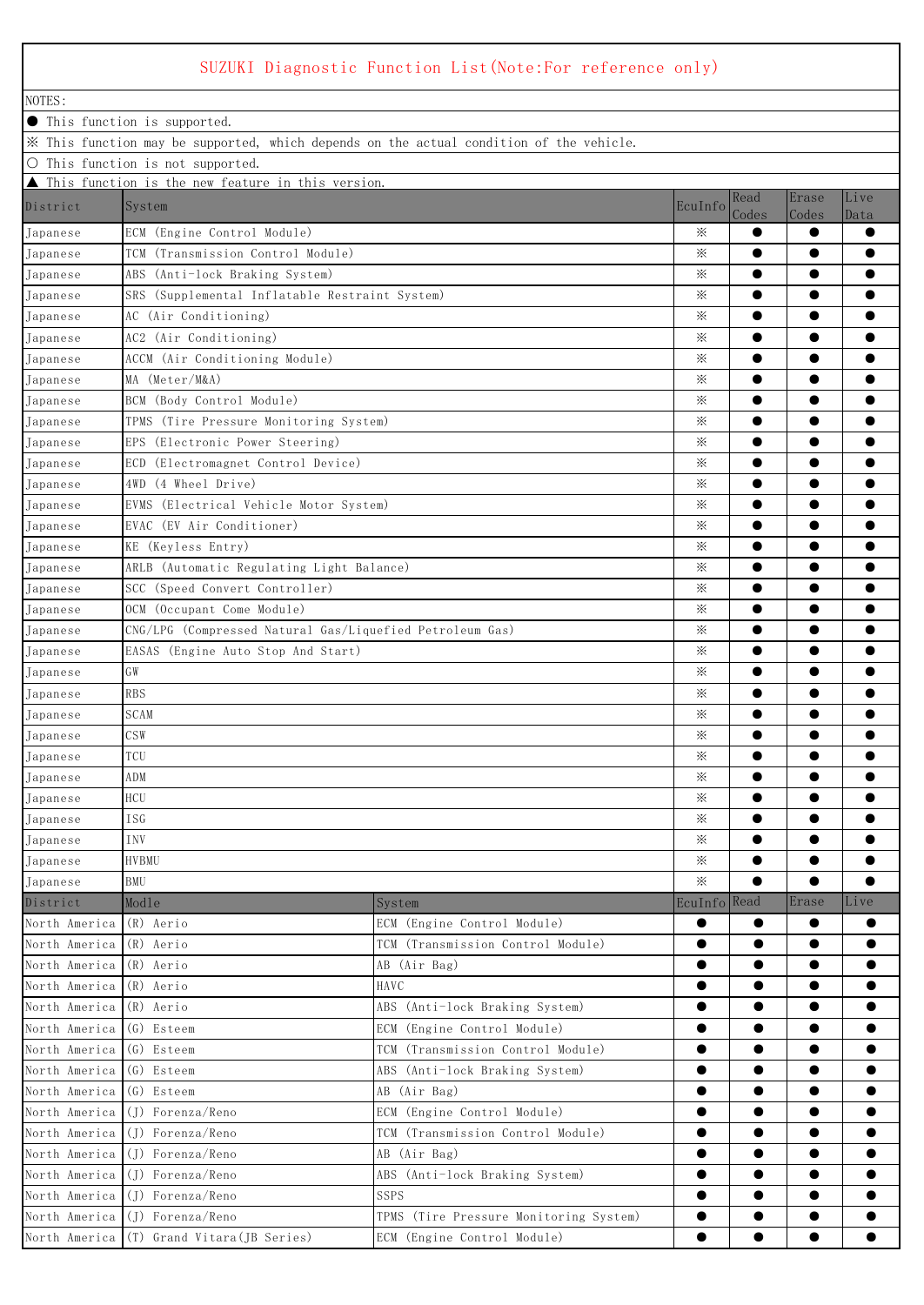|                          | North America (T) Grand Vitara(JB Series)    | TCM (Transmission Control Module)         | $\bullet$ | $\bullet$              | $\bullet$ | $\bullet$              |
|--------------------------|----------------------------------------------|-------------------------------------------|-----------|------------------------|-----------|------------------------|
|                          | North America (T) Grand Vitara (JB Series)   | AB (Air Bag)                              | $\bullet$ | $\bullet$              | $\bullet$ | $\bullet$              |
|                          | North America (T) Grand Vitara (JB Series)   | BCM (Body Control Module)                 | $\bullet$ | $\bullet$              | $\bullet$ | $\bullet$              |
|                          | North America (T) Grand Vitara (JB Series)   | HAVC                                      | $\bullet$ | $\bullet$              | $\bullet$ | $\bullet$              |
|                          | North America (T) Grand Vitara (JB Series)   | ABS (Anti-lock Braking System)            | $\bullet$ | $\bullet$              | $\bullet$ | $\bullet$              |
|                          | North America (T) Grand Vitara (JB Series)   | ESP (Electronic Stability Program)        | $\bullet$ | $\bullet$              | $\bullet$ | $\bullet$              |
|                          | North America (T) Grand Vitara (JB Series)   | 4WD Control Module                        | $\bullet$ | $\bullet$              | $\bullet$ | $\bullet$              |
|                          | North America (T) Side Kick/Side Kick Sports | $(0)$ 1.6L L4 G16                         |           | $\bullet$              | $\bullet$ | $\bullet$              |
|                          | North America (T) Side Kick/Side Kick Sports | $(2)$ 1.8L L4 J18                         | ●         | $\bullet$              | $\bullet$ | $\bullet$              |
| North America (A) Swift  |                                              | $(1)$ 1.0L L3 G10                         | $\bullet$ | $\bullet$              | $\bullet$ | $\bullet$              |
| North America (A) Swift  |                                              | $(2)$ 1.3L L4 $G13B$                      | $\bullet$ | $\bullet$              | $\bullet$ | $\bullet$              |
| North America (T) Swift+ |                                              | ECM (Engine Control Module)               | $\bullet$ | $\bullet$              | $\bullet$ | $\bullet$              |
| North America (T) Swift+ |                                              | TCM (Transmission Control Module)         | $\bullet$ | $\bullet$              | $\bullet$ | $\bullet$              |
| North America (T) Swift+ |                                              | AB (Air Bag)                              | $\bullet$ | $\bullet$              | $\bullet$ | $\bullet$              |
| North America (T) Swift+ |                                              | ABS (Anti-lock Braking System)            | $\bullet$ | $\bullet$              | $\bullet$ | $\bullet$              |
| North America (Y) SX4    |                                              | ECM (Engine Control Module)               | ●         | $\bullet$              | $\bullet$ | $\bullet$              |
| North America            | $(Y)$ SX4                                    | TCM (Transmission Control Module)         | ●         | $\bullet$              | $\bullet$ | $\bullet$              |
| North America (Y) SX4    |                                              | AB (Air Bag)                              | $\bullet$ | $\bullet$              | $\bullet$ | $\bullet$              |
| North America (Y) SX4    |                                              | BCM (Body Control Module)                 | $\bullet$ | $\bullet$              | $\bullet$ | $\bullet$              |
| North America (Y) SX4    |                                              | HAVC                                      | $\bullet$ | $\bullet$              | $\bullet$ | $\bullet$              |
| North America            | $(Y)$ SX4                                    | ABS (Anti-lock Braking System)            | $\bullet$ | $\bullet$              | $\bullet$ | $\bullet$              |
| North America (Y) SX4    |                                              | ESP (Electronic Stability Program)        | $\bullet$ | $\bullet$              | $\bullet$ | $\bullet$              |
| North America (Y) SX4    |                                              | 4WD Control Module                        | $\bullet$ | $\bullet$              | $\bullet$ | $\bullet$              |
| North America (L) Verona |                                              | ECM (Engine Control Module)               | $\bullet$ | $\bullet$              | $\bullet$ | $\bullet$              |
| North America (L) Verona |                                              | TCM (Transmission Control Module)         | $\bullet$ | $\bullet$              | $\bullet$ | $\bullet$              |
| North America (L) Verona |                                              | AB (Air Bag)                              | $\bullet$ | $\bullet$              | $\bullet$ | $\bullet$              |
| North America (L) Verona |                                              | ISU (Intelligent Switch Unit)             | $\bullet$ | $\bullet$              | $\bullet$ | $\bullet$              |
| North America (L) Verona |                                              | ABS (Anti-lock Braking System)            | $\bullet$ | $\bullet$              | $\bullet$ | $\bullet$              |
| North America (L) Verona |                                              | SSPS                                      | $\bullet$ | $\bullet$              | $\bullet$ | $\bullet$              |
| North America (L) Verona |                                              | TPMS (Tire Pressure Monitoring System)    | $\bullet$ | $\bullet$              | $\bullet$ | $\bullet$              |
| North America $(L)$ X-90 |                                              | Power Train                               | $\bullet$ | $\bullet$              | $\bullet$ | $\bullet$              |
|                          | North America (T) XL-7/Grand Vitara/Vitara   | ECM (Engine Control Module)               |           | $\bullet$              | $\bullet$ |                        |
|                          | North America (T) XL-7/Grand Vitara/Vitara   | TCM (Transmission Control Module)         | ●         | ●                      | $\bullet$ |                        |
|                          | North America (T) XL-7/Grand Vitara/Vitara   | RDS (Rear Drive System)                   |           | ●                      | $\bullet$ |                        |
|                          | North America (T) XL-7/Grand Vitara/Vitara   | AB (Air Bag)                              | $\bullet$ | $\bullet$              | $\bullet$ | $\bullet$              |
|                          | North America (T) XL-7/Grand Vitara/Vitara   | SRS (Supplemental Inflatable Restraint)   | $\bullet$ | $\bullet$              | $\bullet$ | $\bullet$              |
|                          | North America (T) XL-7/Grand Vitara/Vitara   | IPC (Instrument Panel Cluster)            | $\bullet$ | $\bullet$              | $\bullet$ | $\bullet$              |
|                          | North America (T) XL-7/Grand Vitara/Vitara   | BCM (Body Control Module)                 | $\bullet$ | $\bullet$              | $\bullet$ | $\bullet$              |
|                          | North America (T) XL-7/Grand Vitara/Vitara   | <b>HVAC</b>                               | $\bullet$ | $\bullet$              | $\bullet$ | $\bullet$              |
| North America            | (T) XL-7/Grand Vitara/Vitara                 | Radio                                     | ●         | $\bullet$              | $\bullet$ | $\bullet$              |
| North America            | (T) XL-7/Grand Vitara/Vitara                 | DRR (Digital Radio Receiver)              | $\bullet$ | $\bullet$              | $\bullet$ | $\bullet$              |
|                          | North America (T) XL-7/Grand Vitara/Vitara   | HSM (Heated Seat Module)                  | $\bullet$ | $\bullet$              | $\bullet$ | $\bullet$              |
| North America            | (T) XL-7/Grand Vitara/Vitara                 | PPS (Passenger Presence System)           | $\bullet$ | $\bullet$              | $\bullet$ | $\bullet$              |
| North America            | (T) XL-7/Grand Vitara/Vitara                 | RCDLR (Remote Control Door Lock Receiver) | $\bullet$ |                        | $\bullet$ |                        |
| North America            | (T) XL-7/Grand Vitara/Vitara                 | RS (Rollover Sensor)                      | $\bullet$ | ●                      | $\bullet$ |                        |
|                          | North America (T) XL-7/Grand Vitara/Vitara   | TDM (Theft Deterrent Module)              | $\bullet$ | $\bullet$              | $\bullet$ | $\bullet$              |
|                          | North America (T) XL-7/Grand Vitara/Vitara   | RFA (Remote Function Actuation)           | $\bullet$ | $\bullet$              | $\bullet$ | $\bullet$              |
| North America            | (T) XL-7/Grand Vitara/Vitara                 | VCS (Vehicle Control Systems)             |           | $\bullet$              | $\bullet$ |                        |
| North America            | (T) XL-7/Grand Vitara/Vitara                 | ABS (Anti-lock Braking System)            | ●         | $\bullet$              | $\bullet$ | $\bullet$              |
| North America            | $(T)$ XL-7/Grand Vitara/Vitara               | TPMS (Tire Pressure Monitoring System)    | $\bullet$ | $\bullet$              | $\bullet$ | $\bullet$              |
| North America            | (T) XL-7/Grand Vitara/Vitara                 | EBCM (Electronic Brake Control Module)    | $\bullet$ | $\bullet$              | $\bullet$ | $\bullet$              |
| North America            | (T) XL-7/Grand Vitara/Vitara                 | 4WD Control Module                        | $\bullet$ | $\bullet$              | $\bullet$ |                        |
| Others                   | $(F)$ Alto                                   | Power Train                               | ●         | $\bullet$              | $\bullet$ |                        |
| Others                   | $(F)$ Alto                                   | ABS (Anti-lock Braking System)            | $\bullet$ | $\bullet$              | $\bullet$ | $\bullet$              |
| Others                   | $(F)$ Alto                                   | AB (Air Bag)                              | $\bullet$ | $\bullet$              | $\bullet$ | $\bullet$              |
|                          | $(F)$ Alto                                   |                                           | $\bullet$ | $\bullet$              | $\bullet$ |                        |
| Others                   |                                              | EPS (Electronic Power Steering)           | $\bullet$ |                        |           |                        |
| Others                   | $(F)$ Alto                                   | IMMO (Immobilizer)                        |           | $\bullet$<br>$\bullet$ | $\bullet$ | $\bullet$<br>$\bullet$ |
| Others                   | $(H)$ Alto                                   | Power Train                               | $\bullet$ |                        | $\bullet$ |                        |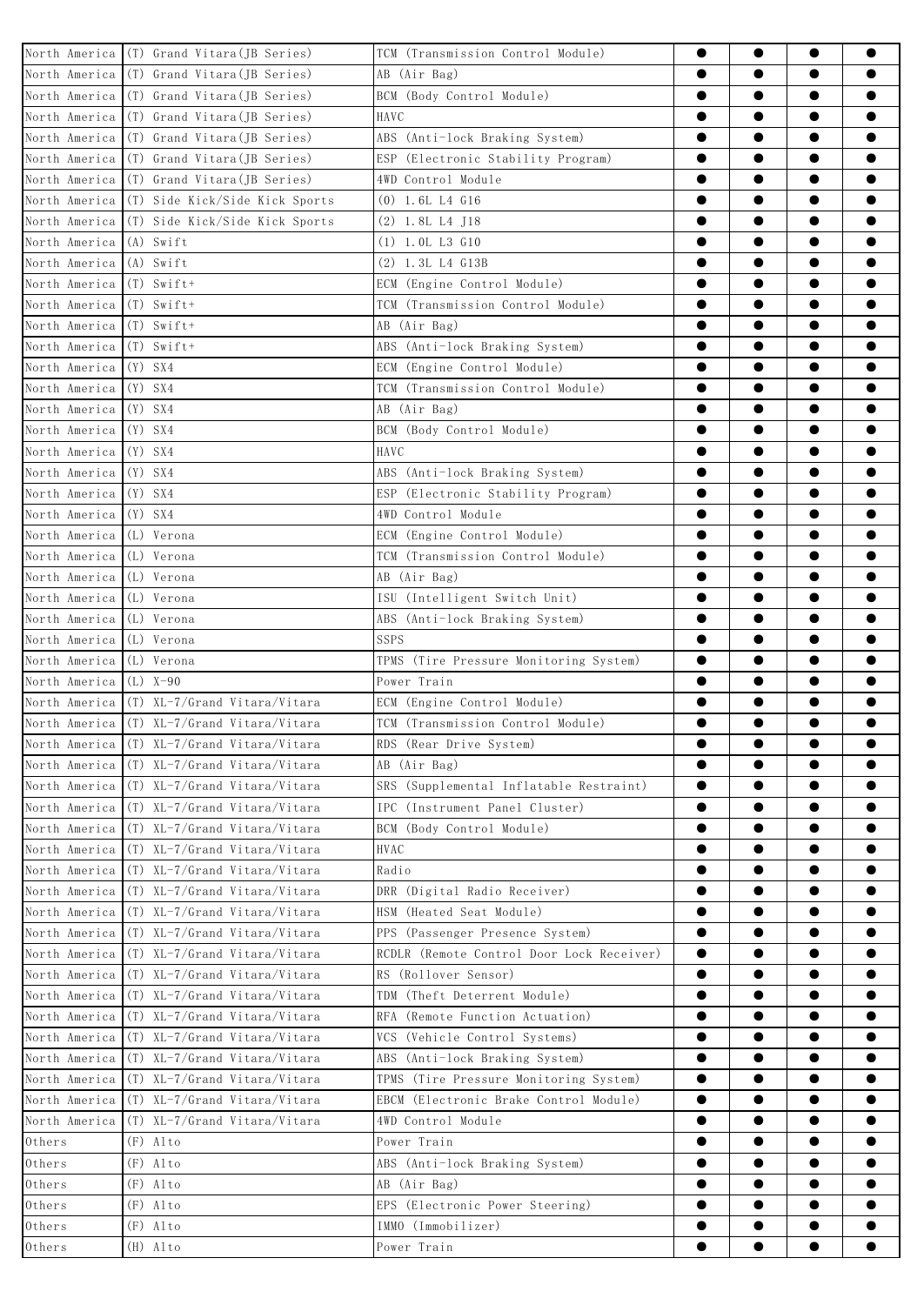| Others                                               | $(H)$ Alto                         | AB (Air Bag)                                   | $\bullet$              | $\bullet$              | $\bullet$              | $\bullet$              |
|------------------------------------------------------|------------------------------------|------------------------------------------------|------------------------|------------------------|------------------------|------------------------|
| $0{\rm\thinspace thers}$                             | (G) Balenno                        | Power Train                                    | $\bullet$              | $\bullet$              | $\bullet$              | $\bullet$              |
| $0{\rm\thinspace thers}$                             | (G) Balenno                        | TCM (Transmission Control Module)              | $\bullet$              | $\bullet$              | $\bullet$              | $\bullet$              |
| Others                                               | (G) Balenno                        | ABS (Anti-lock Braking System)                 | $\bullet$              | $\bullet$              | $\bullet$              | $\bullet$              |
| $0$ thers                                            | (G) Balenno                        | AB (Air Bag)                                   | $\bullet$              | $\bullet$              | $\bullet$              | $\bullet$              |
| $0{\rm\thinspace thers}$                             | (G) Balenno                        | IMMO (Immobilizer)                             | $\bullet$              | $\bullet$              | $\bullet$              | $\bullet$              |
| $0{\rm\thinspace thers}$                             | (R) Baleno/Aerio Made In Indonesia | ECM (Engine Control Module)                    | $\bullet$              | $\bullet$              | $\bullet$              | $\bullet$              |
| $0$ thers                                            | (R) Baleno/Aerio Made In Indonesia | TCM (Transmission Control Module)              | $\bullet$              | $\bullet$              | $\bullet$              |                        |
| Others                                               | (R) Baleno/Aerio Made In Indonesia | ABS (Anti-lock Braking System)                 |                        | $\bullet$              | $\bullet$              | $\bullet$              |
| $0{\rm\thinspace thers}$                             | (R) Baleno/Aerio Made In Indonesia | HAVC                                           | $\bullet$              | $\bullet$              | $\bullet$              | $\bullet$              |
| $0{\rm\thinspace thers}$                             | (H) Ignis                          | ECM (Engine Control Module)                    | $\bullet$              | $\bullet$              | $\bullet$              | $\bullet$              |
| Others                                               | $(H)$ Ignis                        | TCM (Transmission Control Module)              | $\bullet$              | $\bullet$              | $\bullet$              | $\bullet$              |
| Others                                               | (H) Ignis                          | ABS (Anti-lock Braking System)                 | $\bullet$              | $\bullet$              | $\bullet$              | $\bullet$              |
| $0{\rm\thinspace thers}$                             | (H) Ignis                          | AB (Air Bag)                                   | $\bullet$              | $\bullet$              | $\bullet$              | $\bullet$              |
| $0{\rm\thinspace thers}$                             | (H) Ignis                          | EPS (Electronic Power Steering)                | $\bullet$              | $\bullet$              | $\bullet$              | $\bullet$              |
| Others                                               | (H) Ignis                          | [MMO (Immobilizer)                             | $\bullet$              | $\bullet$              | $\bullet$              |                        |
| Others                                               | (R) Liana (Aerio)                  | Power Train                                    | $\bullet$              | $\bullet$              | $\bullet$              | $\bullet$              |
| $0{\rm\thinspace thers}$                             | (R) Liana (Aerio)                  | TCM (Transmission Control Module)              | $\bullet$              | $\bullet$              | $\bullet$              | $\bullet$              |
| $0{\rm\thinspace thers}$                             | (R) Liana (Aerio)                  | ABS (Anti-lock Braking System)                 | $\bullet$              | $\bullet$              | $\bullet$              | $\bullet$              |
| Others                                               | (R) Liana (Aerio)                  | AB (Air Bag)                                   | $\bullet$              | $\bullet$              | $\bullet$              | $\bullet$              |
| Others                                               | (R) Liana (Aerio)                  | IMMO (Immobilizer)                             | $\bullet$              | $\bullet$              | $\bullet$              | $\bullet$              |
| Others                                               | (R) Liana (Aerio)                  | HAVC                                           | $\bullet$              | $\bullet$              | $\bullet$              | $\bullet$              |
| $0{\rm\thinspace thers}$                             | (M) MR Wagon                       | Power Train                                    | $\bullet$              | $\bullet$              | $\bullet$              | $\bullet$              |
| Others                                               | (M) MR Wagon                       | ABS (Anti-lock Braking System)                 | $\bullet$              | $\bullet$              | $\bullet$              | $\bullet$              |
| $0$ thers                                            | (M) MR Wagon                       | AB (Air Bag)                                   | $\bullet$              | $\bullet$              | $\bullet$              | $\bullet$              |
| $0{\rm\thinspace thers}$                             | $(M)$ Wagon R+                     | ECM (Engine Control Module)                    | $\bullet$              | $\bullet$              | $\bullet$              | $\bullet$              |
| $0{\rm\thinspace thers}$                             | $(M)$ Wagon R+                     | TCM (Transmission Control Module)              | $\bullet$<br>$\bullet$ | $\bullet$              | $\bullet$              | $\bullet$<br>$\bullet$ |
| Others                                               | $(M)$ Wagon R+                     | ABS (Anti-lock Braking System)<br>AB (Air Bag) | $\bullet$              | $\bullet$<br>$\bullet$ | $\bullet$<br>$\bullet$ | $\bullet$              |
| Others                                               | $(M)$ Wagon R+<br>$(M)$ Wagon R+   | EPS (Electronic Power Steering)                | $\bullet$              | $\bullet$              | $\bullet$              | $\bullet$              |
| $0{\rm\thinspace thers}$<br>$0{\rm\thinspace thers}$ | $(M)$ Wagon R+                     | IMMO (Immobilizer)                             | $\bullet$              | $\bullet$              | $\bullet$              | $\bullet$              |
| $0{\rm\thinspace thers}$                             | (H) Wagon R+ Made In Polska        | ECM (Engine Control Module)                    | $\bullet$              | $\bullet$              | $\bullet$              | $\bullet$              |
| $0{\rm\thinspace thers}$                             | (H) Wagon R+ Made In Polska        | ABS (Anti-lock Braking System)                 | $\bullet$              | ●                      | $\bullet$              | $\bullet$              |
| Others                                               | (H) Wagon R+ Made In Polska        | AB (Air Bag)                                   | $\bullet$              | $\bullet$              | $\bullet$              | $\bullet$              |
| $0{\rm\thinspace thers}$                             | (H) Wagon R+ Made In Polska        | EPS (Electronic Power Steering)                | $\bullet$              | $\bullet$              | $\bullet$              | $\bullet$              |
| Others                                               | (H) Wagon R+ Made In Polska        | IMMO (Immobilizer)                             | $\bullet$              | $\bullet$              | $\bullet$              |                        |
| Others                                               | $(A)$ Swift                        | Power Train                                    | $\bullet$              | $\bullet$              | $\bullet$              | $\bullet$              |
| Others                                               | (A) Swift                          | ABS (Anti-lock Braking System)                 | $\bullet$              | $\bullet$              | $\bullet$              | $\bullet$              |
| $0{\rm\thinspace thers}$                             | $(A)$ Swift                        | AB (Air Bag)                                   | $\bullet$              | $\bullet$              | $\bullet$              | $\bullet$              |
| Others                                               | $(A)$ Swift                        | IMMO (Immobilizer)                             | $\bullet$              | $\bullet$              | $\bullet$              | $\bullet$              |
| Others                                               | $(Z)$ Swift                        | ECM (Engine Control Module)                    | $\bullet$              | $\bullet$              | $\bullet$              | $\bullet$              |
| Others                                               | $(Z)$ Swift                        | TCM (Transmission Control Module)              | $\bullet$              | $\bullet$              | $\bullet$              | $\bullet$              |
| $0{\rm\thinspace thers}$                             | (Z) Swift                          | AB (Air Bag)                                   | $\bullet$              | $\bullet$              | $\bullet$              | ●                      |
| Others                                               | (Z) Swift                          | BCM (Body Control Module)                      | $\bullet$              | $\bullet$              | $\bullet$              |                        |
| $0{\rm\thinspace thers}$                             | (Z) Swift                          | <b>HVAC</b>                                    | $\bullet$              | $\bullet$              | $\bullet$              |                        |
| $0{\rm\thinspace thers}$                             | (Z) Swift                          | IMMO (Immobilizer)                             | $\bullet$              | $\bullet$              | $\bullet$              | $\bullet$              |
| $0{\rm\thinspace thers}$                             | (Z) Swift                          | ABS (Anti-lock Braking System)                 | $\bullet$              | $\bullet$              | $\bullet$              |                        |
| Others                                               | (Z) Swift                          | EPS (Electronic Power Steering)                | $\bullet$              | $\bullet$              | $\bullet$              |                        |
| $0{\rm\thinspace thers}$                             | $(Y)$ SX4                          | ECM (Engine Control Module)                    | $\bullet$              | $\bullet$              | $\bullet$              | $\bullet$              |
| $0{\rm\thinspace thers}$                             | $(Y)$ SX4                          | TCM (Transmission Control Module)              | $\bullet$              | $\bullet$              | $\bullet$              | $\bullet$              |
| $0{\rm\thinspace thers}$                             | $(Y)$ SX4                          | AB (Air Bag)                                   | $\bullet$              | $\bullet$              | $\bullet$              |                        |
| Others                                               | $(Y)$ SX4                          | BCM (Body Control Module)                      | $\bullet$              | $\bullet$              | $\bullet$              |                        |
| $0{\rm\thinspace thers}$                             | $(Y)$ SX4                          | <b>HVAC</b>                                    | $\bullet$              | $\bullet$              | $\bullet$              |                        |
| $0{\rm\thinspace thers}$                             | $(Y)$ SX4                          | IMMO (Immobilizer)                             | $\bullet$              | $\bullet$              | $\bullet$              | $\bullet$              |
| $0{\rm\thinspace thers}$                             | $(Y)$ SX4                          | ABS (Anti-lock Braking System)                 | $\bullet$              | $\bullet$              | $\bullet$              |                        |
| Others                                               | $(Y)$ SX4                          | EPS (Electronic Power Steering)                | $\bullet$              | $\bullet$              | $\bullet$              |                        |
| $0{\rm\thinspace thers}$                             | $(Y)$ SX4                          | 4WD Control Module                             | $\bullet$              | $\bullet$              | $\bullet$              | $\bullet$              |
| $0{\rm\thinspace thers}$                             | APV/CARRY                          | ECM (Engine Control Module)                    | $\bullet$              | $\bullet$              | $\bullet$              | $\bullet$              |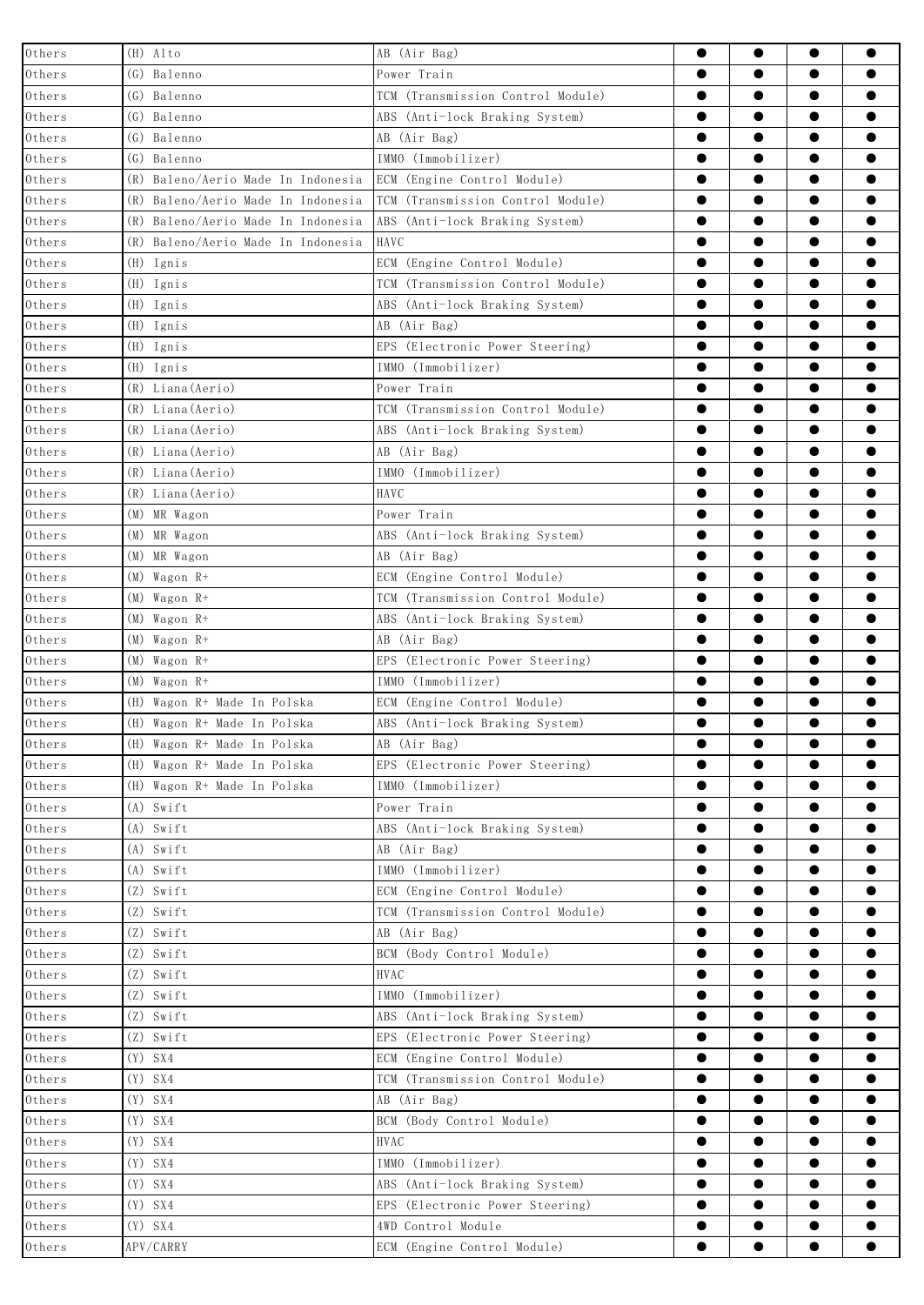| $0$ thers                | APV/CARRY                | TCM (Transmission Control Module) | $\bullet$ | $\bullet$ | $\bullet$ | $\bullet$ |
|--------------------------|--------------------------|-----------------------------------|-----------|-----------|-----------|-----------|
| Others                   | APV/CARRY                | AB (Air Bag)                      | $\bullet$ | $\bullet$ | $\bullet$ | $\bullet$ |
| $0$ thers                | APV/CARRY                | IMMO (Immobilizer)                | $\bullet$ | $\bullet$ | $\bullet$ | $\bullet$ |
| $0$ thers                | CARRY 1.3                | ECM (Engine Control Module)       | $\bullet$ | $\bullet$ | $\bullet$ | $\bullet$ |
| $0{\rm\thinspace thers}$ | CARRY 1.3                | TCM (Transmission Control Module) | $\bullet$ | $\bullet$ | $\bullet$ | $\bullet$ |
| Others                   | CARRY 1.3                | ABS (Anti-lock Braking System)    | $\bullet$ | $\bullet$ | $\bullet$ | $\bullet$ |
| $0{\rm\thinspace thers}$ | CARRY 1.3                | AB (Air Bag)                      | $\bullet$ | $\bullet$ | $\bullet$ | $\bullet$ |
| $0{\rm\thinspace thers}$ | CARRY 1.3                | EPS (Electronic Power Steering)   | $\bullet$ | $\bullet$ | $\bullet$ | $\bullet$ |
| Others                   | CARRY 1.3                | [MMO (Immobilizer)                | $\bullet$ | $\bullet$ | $\bullet$ | $\bullet$ |
| Others                   | Every+/Landy             | ECM (Engine Control Module)       | $\bullet$ | $\bullet$ | $\bullet$ | $\bullet$ |
| $0{\rm\thinspace thers}$ | Every+/Landy             | TCM (Transmission Control Module) | $\bullet$ | $\bullet$ | $\bullet$ | $\bullet$ |
| $0{\rm\thinspace thers}$ | Every+/Landy             | ABS (Anti-lock Braking System)    | $\bullet$ | $\bullet$ | $\bullet$ | $\bullet$ |
| $0{\rm\thinspace thers}$ | Every+/Landy             | AB (Air Bag)                      | $\bullet$ | $\bullet$ | $\bullet$ | $\bullet$ |
| Others                   | Every+/Landy             | EPS (Electronic Power Steering)   | $\bullet$ | $\bullet$ | $\bullet$ | $\bullet$ |
| $0{\rm\thinspace thers}$ | Grand Vitara/XL-7        | ECM (Engine Control Module)       | $\bullet$ | $\bullet$ | $\bullet$ | $\bullet$ |
| Others                   | Grand Vitara/XL-7        | TCM (Transmission Control Module) | $\bullet$ | $\bullet$ | $\bullet$ | $\bullet$ |
| Others                   | Grand Vitara/XL-7        | AB (Air Bag)                      | $\bullet$ | $\bullet$ | $\bullet$ |           |
| Others                   | Grand Vitara/XL-7        | BCM (Body Control Module)         | $\bullet$ | $\bullet$ | $\bullet$ | $\bullet$ |
| Others                   | Grand Vitara/XL-7        | IMMO (Immobilizer)                | $\bullet$ | $\bullet$ | $\bullet$ | $\bullet$ |
| $0{\rm\thinspace thers}$ | Grand Vitara/XL-7        | <b>HVAC</b>                       | $\bullet$ | $\bullet$ | $\bullet$ | $\bullet$ |
| $0{\rm\thinspace thers}$ | Grand Vitara/XL-7        | ABS (Anti-lock Braking System)    | $\bullet$ | $\bullet$ | $\bullet$ | $\bullet$ |
| $0$ thers                | Grand Vitara (JB Series) | ECM (Engine Control Module)       | $\bullet$ | $\bullet$ | $\bullet$ | $\bullet$ |
| $0{\rm\thinspace thers}$ | Grand Vitara (JB Series) | TCM (Transmission Control Module) | $\bullet$ | $\bullet$ | $\bullet$ | $\bullet$ |
| $0{\rm\thinspace thers}$ | Grand Vitara (JB Series) | AB (Air Bag)                      | $\bullet$ | $\bullet$ | $\bullet$ | $\bullet$ |
| Others                   | Grand Vitara (JB Series) | BCM (Body Control Module)         | $\bullet$ | $\bullet$ | $\bullet$ |           |
| $0{\rm\thinspace thers}$ | Grand Vitara (JB Series) | IMMO (Immobilizer)                |           | $\bullet$ | $\bullet$ | $\bullet$ |
| Others                   | Grand Vitara (JB Series) | <b>HVAC</b>                       | $\bullet$ | $\bullet$ | $\bullet$ | $\bullet$ |
| $0{\rm\thinspace thers}$ | Grand Vitara (JB Series) | ABS (Anti-lock Braking System)    | $\bullet$ | $\bullet$ | $\bullet$ | $\bullet$ |
| Others                   | Grand Vitara (JB Series) | 4WD Control Module                | $\bullet$ | $\bullet$ | $\bullet$ | $\bullet$ |
| Others                   | $(J)$ $Jimny$            | ECM (Engine Control Module)       | $\bullet$ | $\bullet$ | $\bullet$ | $\bullet$ |
| $0{\rm\thinspace thers}$ | (J) Jimny                | TCM (Transmission Control Module) | $\bullet$ | $\bullet$ | $\bullet$ | $\bullet$ |
| $0{\rm\thinspace thers}$ | (J) Jimny                | ABS (Anti-lock Braking System)    | $\bullet$ | $\bullet$ | $\bullet$ | ●         |
| Others                   | $(J)$ $Jimny$            | AB (Air Bag)                      | $\bullet$ | $\bullet$ | $\bullet$ | $\bullet$ |
| Others                   | $(J)$ $\tilde{J}$ imny   | IMMO (Immobilizer)                |           |           |           |           |
| $0{\rm\thinspace thers}$ | Samurai                  | ECM (Engine Control Module)       | $\bullet$ | $\bullet$ | $\bullet$ | $\bullet$ |
| $0{\rm\thinspace thers}$ | Samurai                  | ABS (Anti-lock Braking System)    | $\bullet$ | $\bullet$ | $\bullet$ | $\bullet$ |
| Others                   | Samurai                  | IMMO (Immobilizer)                | ●         | $\bullet$ | $\bullet$ |           |
| Others                   | Vitara                   | ECM (Engine Control Module)       | e         | $\bullet$ | $\bullet$ | $\bullet$ |
| $0{\rm\thinspace thers}$ | Vitara                   | TCM (Transmission Control Module) | $\bullet$ | $\bullet$ | $\bullet$ | $\bullet$ |
| $0{\rm\thinspace thers}$ | Vitara                   | ABS (Anti-lock Braking System)    | $\bullet$ | $\bullet$ | $\bullet$ | $\bullet$ |
| Others                   | Vitara                   | AB (Air Bag)                      | $\bullet$ | $\bullet$ | $\bullet$ | $\bullet$ |
| $0{\rm\thinspace thers}$ | Vitara                   | IMMO (Immobilizer)                | $\bullet$ | $\bullet$ | $\bullet$ | $\bullet$ |
| $0{\rm\thinspace thers}$ | $X-90$                   | ECM (Engine Control Module)       | $\bullet$ | $\bullet$ | $\bullet$ | $\bullet$ |
| $0{\rm\thinspace thers}$ | $X-90$                   | TCM (Transmission Control Module) | $\bullet$ | $\bullet$ | $\bullet$ | $\bullet$ |
| Others                   | $X-90$                   | IMMO (Immobilizer)                |           | $\bullet$ | $\bullet$ |           |
|                          |                          |                                   |           |           |           |           |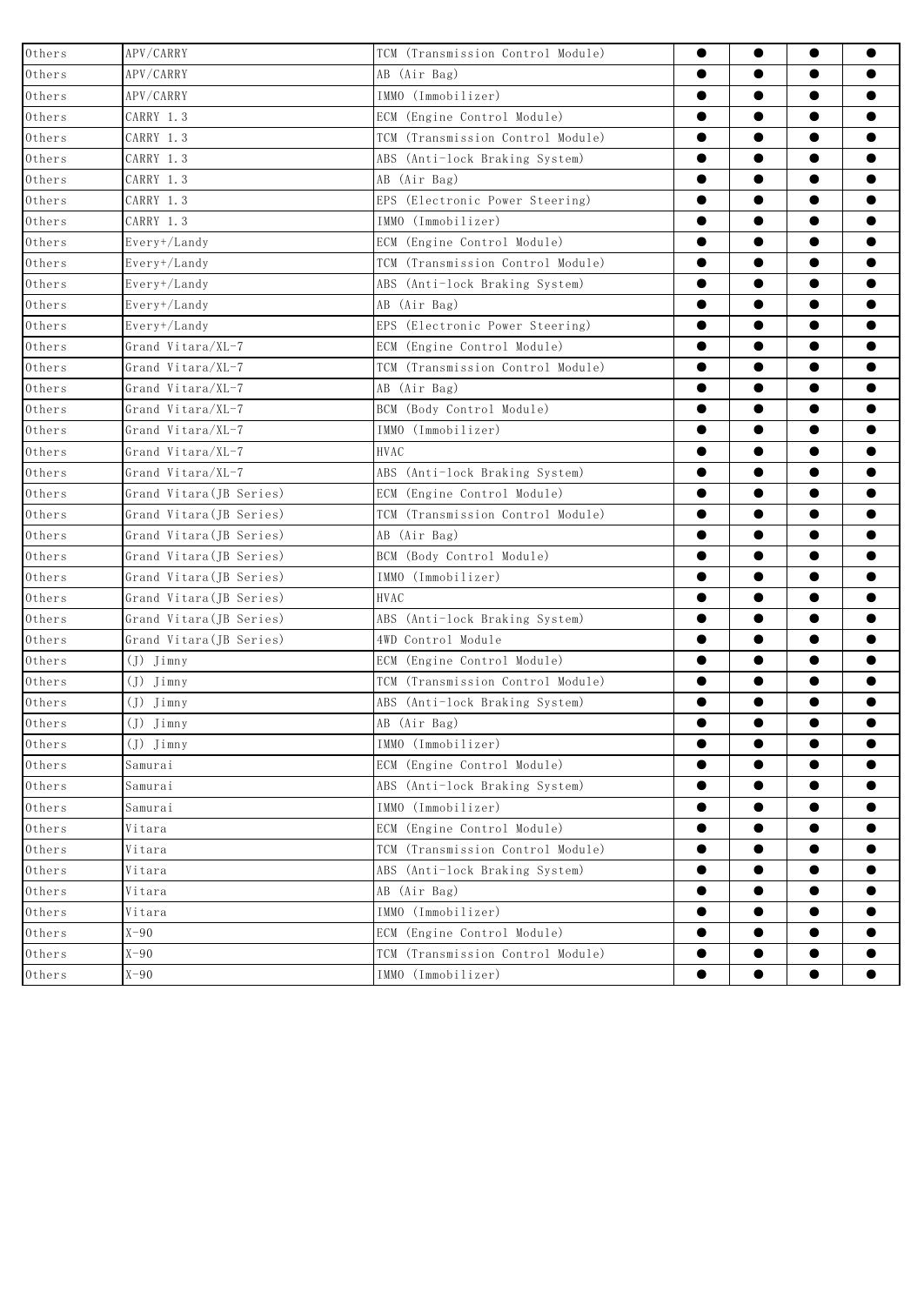| SUZUKI ETC Fuction List (Note:For reference only)                                       |         |               |            |  |  |  |
|-----------------------------------------------------------------------------------------|---------|---------------|------------|--|--|--|
| NOTES:                                                                                  |         |               |            |  |  |  |
| ● This function is supported.                                                           |         |               |            |  |  |  |
| X This function may be supported, which depends on the actual condition of the vehicle. |         |               |            |  |  |  |
| O This function is not supported.                                                       |         |               |            |  |  |  |
| $\blacktriangle$ This function is the new feature in this version.                      |         |               |            |  |  |  |
| Area                                                                                    | Vehicle | Year          | <b>ETC</b> |  |  |  |
| Other Than Japan & Other Than North                                                     | (Y) SX4 | $2008 - 2009$ |            |  |  |  |